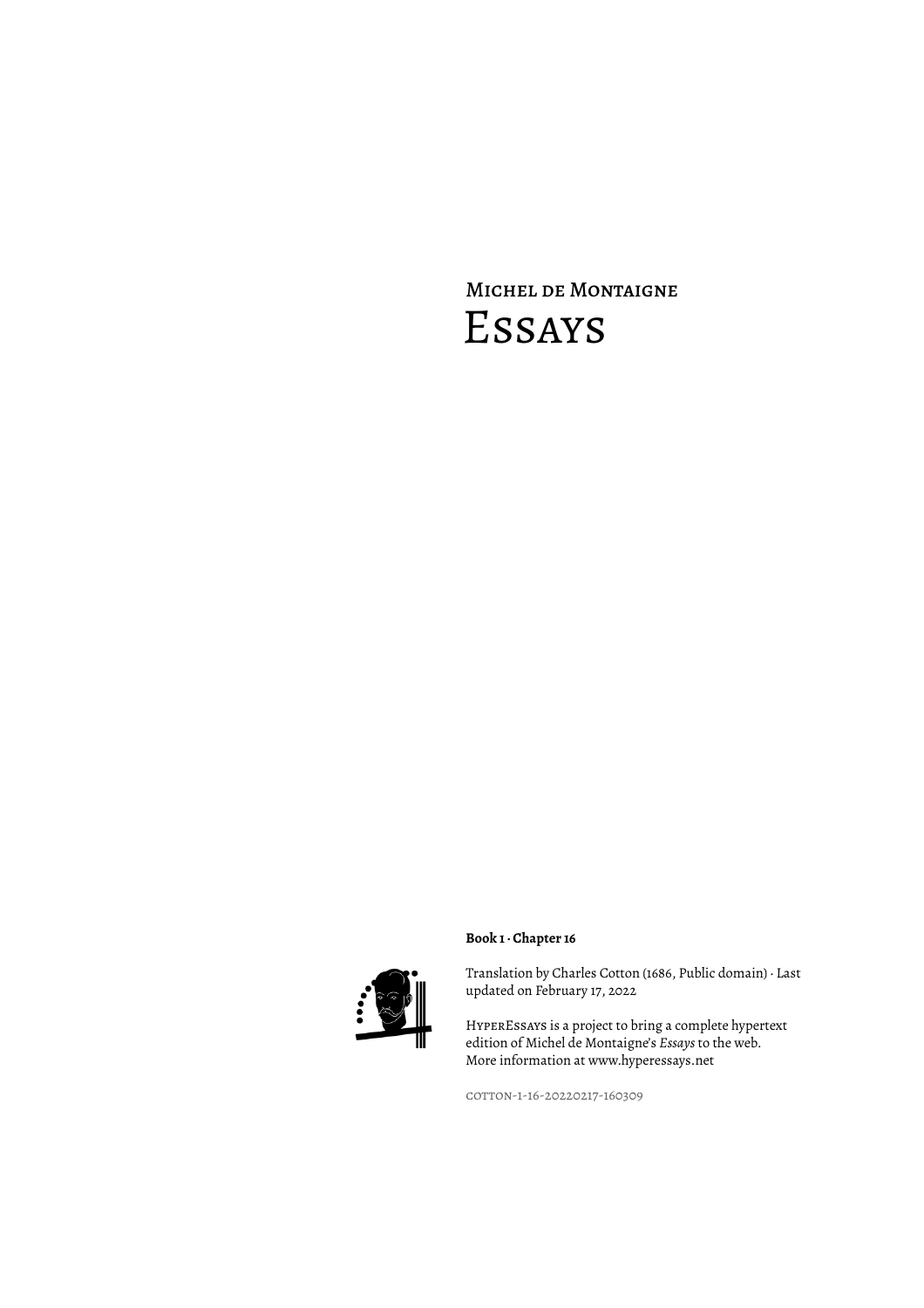## A Proceeding of some Ambassadors

I Observe in all my Travels this Custom, ever to learn something from the Information of those with whom I confer (which is the best School of all other) and to put my Company upon those Subjects they are the best able to speak of:

*Basti al nocchiero ragionar de venti, Al bifolco dei Tori, & le sue Pyaghe Conti'l guerrier, conti'l Pastor gli armenti.*

*!e Sea-men best can reason of the Winds, Of Oxen none so well as lab'ring Hinds; !e huffing Souldier best of Wounds and Knocks, And gentler Shepherds of their harmless Flocks.*

For it often falls out, that, on the contrary, every one will rather choose to be prating of another Man's Province than his own, thinking it so much new reputation acquir'd; witness the Jeer *Archidamus* put upon Periander, *!at he had quitted the Glory of being an excellent Physician to gain the Repute of a very bad Poet.* And do but observe how large and ample *Cæsar* is to make us understand his Invention of building Bridges, and contriving Engines of War, and how succinct and reserv'd in Comparison, where he speaks of the Offices of his Profession, his own Valour, and military Conduct. His Exploits sufficiently prove him a great Captain, and that he knew well enough; but he would be thought a good Engineer to boot; a quality something rare, and not much to be expected in him. The elder *Dionysius* was a very great Captain, as it befitted his Fortune he should be; but he took very great Pains to get a particular Reputation by Poetry, and yet he was never cut out for a Poet. A Gentleman of the long Robe being not long since brought to see a Study furnish'd with all sorts of Books, both of his own and all other Faculties, took no occasion at all to entertain himself with any of them, but fell very rudely and impertinently to descant upon a Barricado plac'd before the Study-door, a thing that a hundred Captains and common Souldiers see every day without taking any notice or offence.

*Optat ephippia bos piger, optat arare caballus.*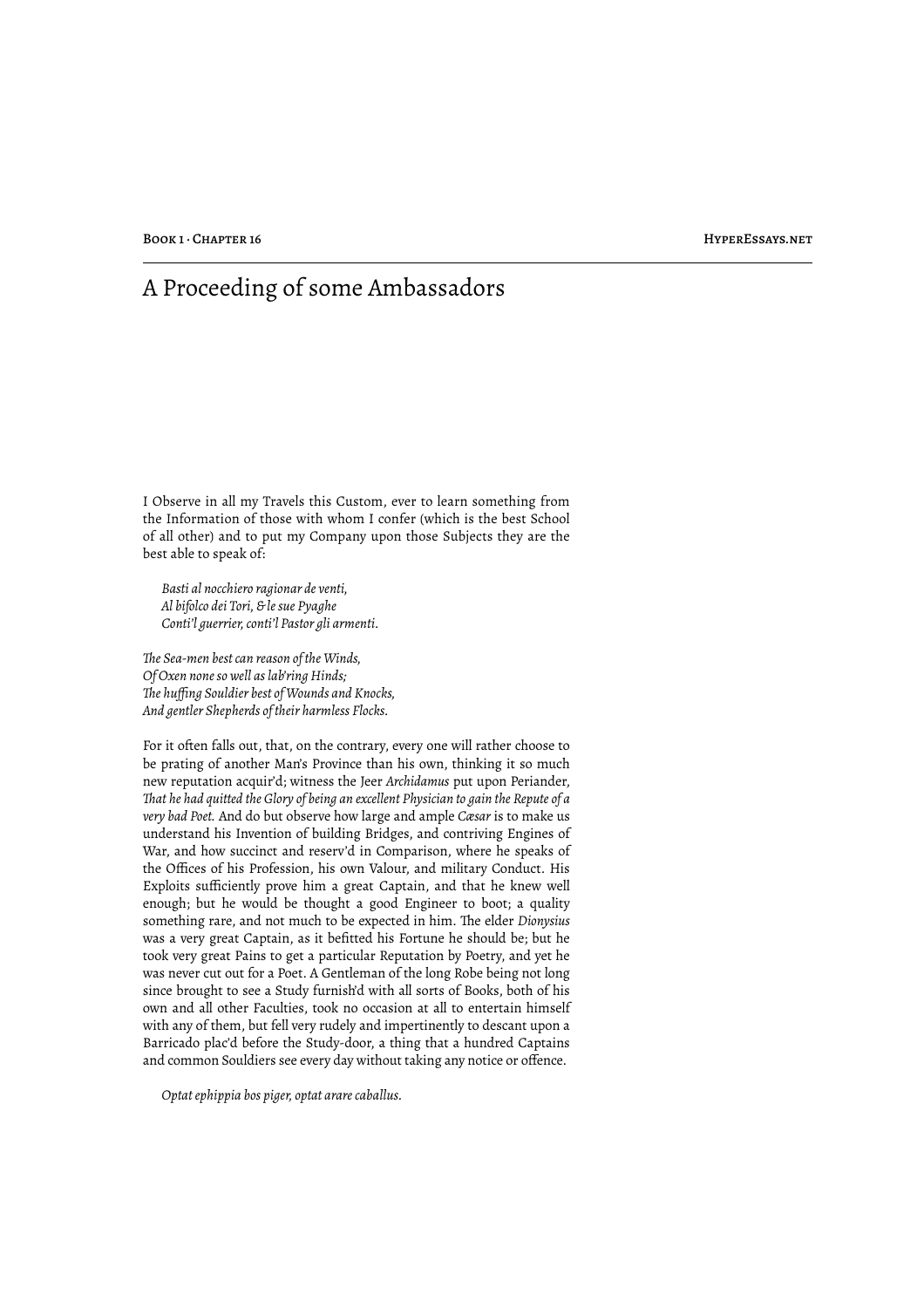#### Montaigne · Essays

#### *!e lazy Oxe would Saddle have and Bit, !e Steed a Yoke, neither for either fit.*

By this course a Man shall never improve himself, nor arrive at any Perfection in any thing. He must therefore make it his Business, always to put the Architect, the Painter, the Statuary, as also every Mechanick Artizan, upon discourse of their own Capacities. And to this purpose, in reading Histories, which is every Body's Subject, I use to consider what kind of Men are the Authors; which, if Persons that profess nothing but mere Learning, I in and from them principally observe and learn the Stile and Language; If Physicians, I upon that account the rather incline to credit what they report of the Temperature of the Air, of the Health and Complexions of Princes, of Wounds, and Diseases; if Lawyers, we are from them to take notice of the Controversies of Right and Title, the Establishment of Laws and Civil Government, and the like; if Divines, the Affairs of the Church, Ecclesiastical Censures, Marriages and Dispensations; if Courtiers, Manners and Ceremonies; if Souldiers, the things that properly belong to their Trade, and principally the Accounts of such Actions and Enterprizes wherein they were personally engaged; and if Ambassadours, we are to observe their Negotiations, Intelligences, and Practices, and the Manner how they are to be carried on. And this is the reason why (which perhaps I should have lightly pass'd over in another) I dwelt upon and maturely consider'd one Passage in the History writ by Mounsieur *de Langey* (a Man of very great Judgment in things of that nature) which was, after having given a Narrative of the fine Oration *Charles* the Fifth had made in the Consistory at *Rome,* and in the Presence of the Bishop of *Mascon* and Monsieur *de Velley* our Ambassadours there, wherein he had mixed several tart and injurious Expressions to the Dishonour of our Nation; and amongst the rest, *!at if his Captains and Souldiers were not Men of another kind of Fidelity, Resolution, and sufficiency in the Knowledge of Arms, than those of the King, he would immediately go with a Rope about his Neck and sue to him for Mercy,* (and it should seem the Emperour had really this, or a very little better Opinion of our military Men, for he afterward, twice or thrice in his Life, said the very same thing) as also, that he challenged the King to fight him in his Shirt with Rapier and Poiniard in a Boat: the said *Sieur de Langey* pursuing his History, adds, that the forenam'd Ambassadours, sending a Dispatch to the King of these things, conceal'd the greatest part, and particularly the two last Passages. At which I could not but wonder, that it should be in the Power of an Ambassadour to dispense with any thing which he ought to signifie to his Master, especially of so great importance as this, coming from the Mouth of such a Person, and spoke in so great an Assembly; and should rather conceive it had been the Servant's Duty faithfully to have represented to him the whole and naked Truth as it past, to the end that the Liberty of disposing, judging and concluding, might absolutely have remain'd in him: for either to conceal, or to disguise the Truth for fear he should take it otherwise than he ought to do, and lest it should prompt him to some extravagant Resolution, and in the mean time to leave him ignorant of his Affairs, should seem, methinks, rather to belong to him who is to give the Law, than to him who is only to receive it; to him who is in supream Command, and best can judge of his own Interests, and not to him who ought to look upon himself as inferiour in Authority, so also in Prudence and good Counsel: but let it be how it